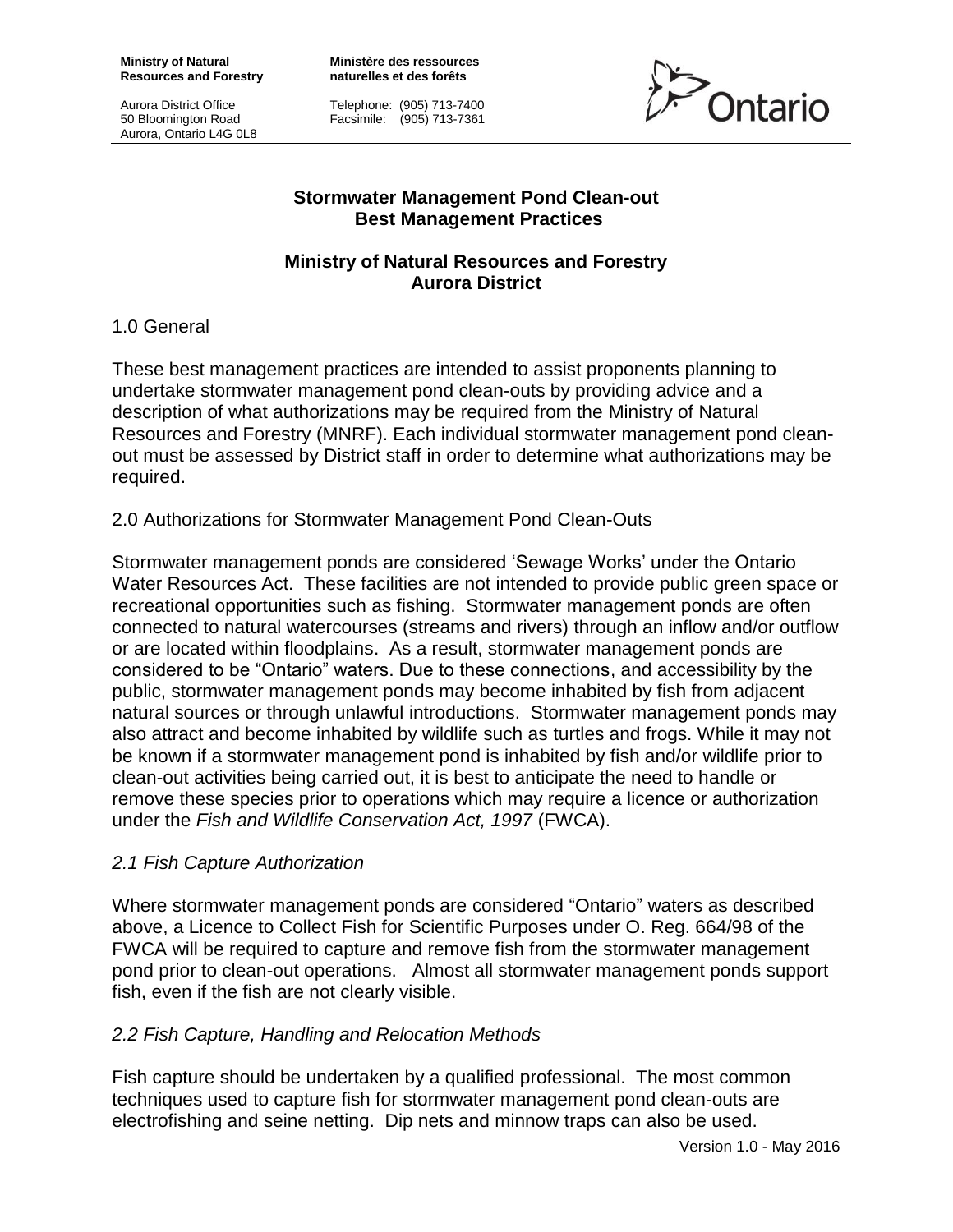However, the methods used will largely depend on the stability of the substrate and the clean-out method being implemented.

In general, the MNRF requires that all fish captured during a stormwater management pond clean-out be euthanized and not returned to the water. These stormwater management ponds may contain invasive species and/or introduced species, and fish may also carry diseases that should not be introduced into connected waterbodies. The MNRF does not prescribe euthanasia procedures in the conditions of a licence, but can provide guidance on euthanasia methods if requested.

In some circumstances, native fish species that are removed are not required to be euthanized. The conditions of the licence will prescribe where these fish are to be released. This may include release back into the stormwater management pond they were removed from, into suitable habitat in an adjacent waterbody or, in some cases, relocation to another area. To relocate fish to another area, a Licence to Transport Fish is required.

## *2.3 Wildlife Capture Authorizations, Animal Care*

A Wildlife Scientific Collector's Authorization (WSCA) under the FWCA may be required for stormwater management pond clean-outs where there will be intentional or anticipated incidental capture, handling and/or relocation of herpetofauna (e.g. frogs, turtles). This is assessed by MNRF staff based on the likelihood of suitable habitat in the immediate area and the likelihood of the stormwater management pond being used by herpetofauna. Most stormwater management ponds contain herpetofauna, even if they are not clearly visible. In some cases, a site visit and/or herpetofauna surveys will be required in support of an application.

While most applications for a WSCA require an approved Animal Care Protocol (ACP) from either an affiliated University, Organization with an Animal Care Committee, or the MNRF's Wildlife Animal Care Committee (WACC), an approved ACP is NOT a requirement for herpetofauna rescues associated with stormwater pond clean-outs whereby herpetofauna are being collected by nets, hands, etc. However, an ACP is a requirement if the clean-out is to involve any form of trapping device(s). All WSCA applications, containing detailed collection methods, must be cc'd to WACC to Sarah Fraser, WACC Chair, at [sarah.fraser@ontario.ca.](mailto:sarah.fraser@ontario.ca) The MNRF Aurora District then requires written confirmation from WACC that there are no concerns with the proposed herpetofauna rescue prior to issuing the WSCA.

## *2.4 Wildlife (Herpetofauna) Capture Methods and Relocation*

A qualified professional should be present during a clean-out to collect, by hand, any herpetofauna that are incidentally encountered. If live holding containers are used, they should be kept well ventilated and shaded at all times and inspected regularly.

Specimens are usually released immediately outside of the removal area/work zone. In some cases, they can also be relocated to other stormwater management pond facilities or suitable habitat in the immediate area, subject to the conditions prescribed in the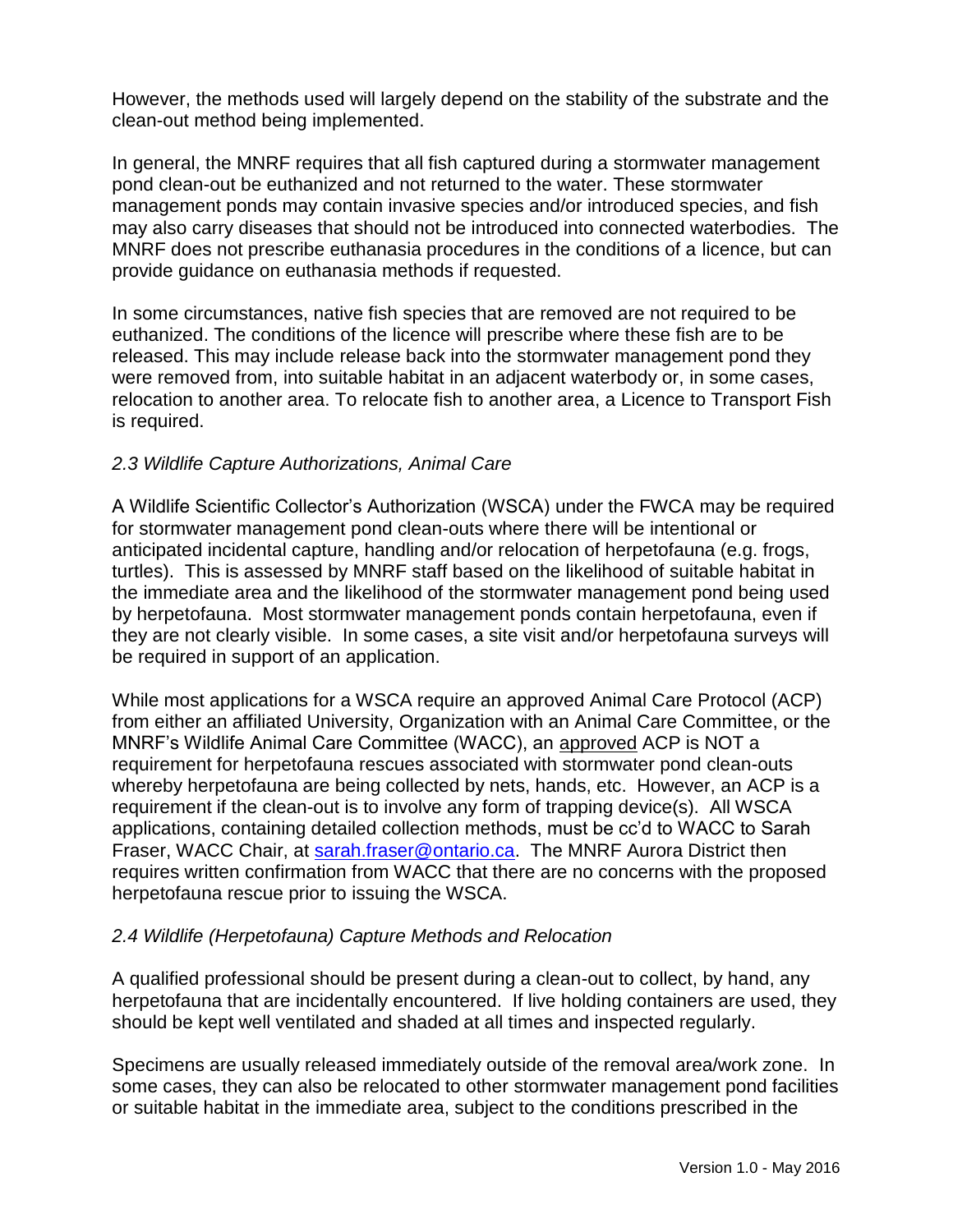authorization. Efforts should be made to capture herpetofauna prior to commencing any electrofishing.

## 3.0 Application Requirements / Details

When seeking an authorization to support stormwater management pond clean-outs, specific details should be made available to support the application.

*Clean-Out Methods:* stormwater management ponds can be cleaned using a variety of methods including dewatering and dredging, hydraulic dredging, vacuum truck and others. Methods should be clearly outlined in the application in order to better assist staff in determining potential impacts to fish and wildlife. Where possible, it is best to employ techniques that do not require the removal of fish and/or wildlife. For example, it is sometimes possible to capture and isolate all fish into a single cell/area while the rest of the stormwater management pond is cleaned. Fish can then be relocated to the cleaned area while the remainder of the pond is completed.

*Clean-Out Timing:* Due to the invasive nature of stormwater management pond cleanouts, they are generally only permitted to occur between April 15 and September 30 of any year in order to protect hibernating herpetofauna. However, this timing can be flexible based on site characteristics and weather conditions. The latest that the MNRF WACC recommends a clean-out to occur is October 15 in order to prevent harmful impacts to hibernating herpetofauna.

*Other Relevant Details:* Include any other relevant details that may assist MNRF staff in undertaking their review. For example, please indicate in the application if fish or wildlife surveys have been completed (and the results), if there are unique site characteristics that should be considered (e.g. pond age, depth, design), if the pond is isolated (not connected to flowing waters), if the pond is located in a floodplain, etc.

#### 4.0 Maintenance

After a clean-out is completed, it is recommended that measures be put in place to prevent the re-introduction of any native and non-native fish and wildlife species. This could be done by several means including signage or public exclusion.

#### 5.0 Species at Risk and Sensitive Species

If aquatic or terrestrial Species at Risk (SAR) are known to occur in the area of the stormwater management pond or if surveys within and around the pond have confirmed the presence of SAR, additional information and/or an authorization may be required under the *Endangered Species Act, 2007* (ESA). For more information please refer to the "Best Management Practices for Minimizing Impacts to Redside Dace during Stormwater Facility Clean-outs" (see below).

If any species listed on the [Species at Risk in Ontario List, under Ontario Regulation](http://www.e-laws.gov.on.ca/html/regs/english/elaws_regs_080230_e.htm)  [230/08,](http://www.e-laws.gov.on.ca/html/regs/english/elaws_regs_080230_e.htm) pursuant to the ESA are incidentally encountered during a clean-out, they must be captured and released at the point of capture or immediately upstream / downstream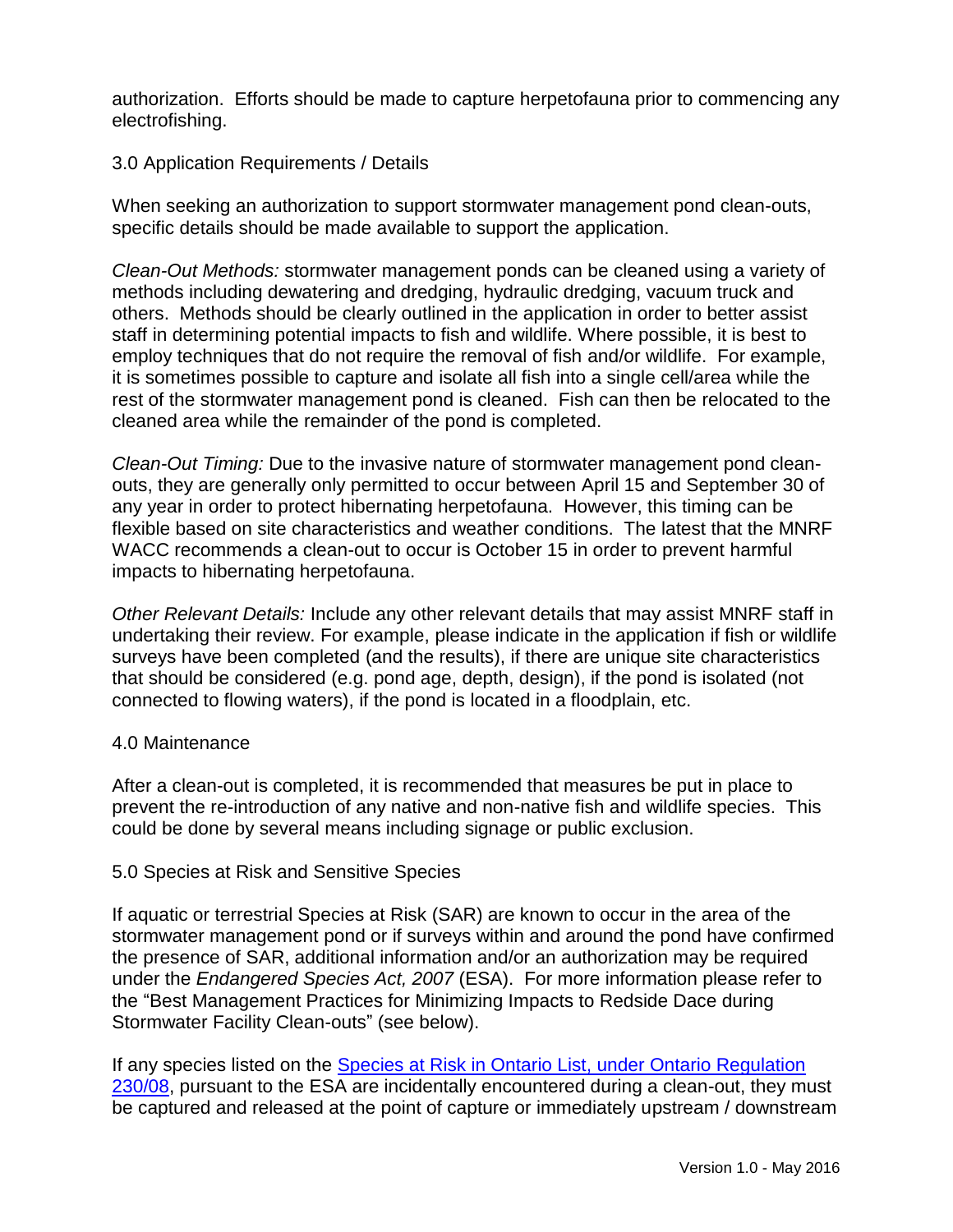of the capture site into an area providing suitable habitat. The capture must be reported within 48 hours to the MNRF Aurora District office at [esa.aurora@ontario.ca.](mailto:esa.aurora@ontario.ca)

*Redside Dace:* In Aurora District, many stormwater management ponds are located in or connected to Redside Dace habitat. This minnow species is Endangered in Ontario and it and its habitat are protected under the ESA.

6.0 Non-native and/or Invasive Species

Stormwater management ponds often contain introduced or invasive species (e.g. Goldfish, Koi) which are not native to Ontario and can be a threat to native species.

It is a condition of licences and authorizations for the collection of fish or wildlife that if any invasive species is captured outside of its previously known range (as determined by the distribution information available at [http://www.invadingspecies.com/invaders/,](http://www.invadingspecies.com/invaders/) it must be immediately reported to the Aurora District office [\(scp.aurora@ontario.ca\)](mailto:scp.aurora@ontario.ca). The capture must also be registered and reported through the Ontario Federation of Anglers and Hunters (OFAH) at [http://www.invadingspecies.com/report/.](http://www.invadingspecies.com/report/) Any such specimens must be euthanized and not returned to the water. This includes Red-eared Slider, a non-native turtle commonly found in the Greater Toronto Area.

The accessibility and availability of stormwater management ponds to the general public increases the likelihood for the introduction and establishment of invasive species. For example, invasive species can be introduced into stormwater management ponds by individuals wanting to humanely dispose of household aquarium plants or pets. There have also been instances of introductions of colourful fish species like Koi because nearby residents believe that they add to the aesthetic appeal of the area. Another potential pathway of introduction is through releases that are linked with religious or cultural practices.

To target the introduction pathways related to intentional releases, posting educational signage around stormwater management ponds may deter citizens from releasing aquarium or water garden species into stormwater management ponds. This signage is a proactive action that can be taken to reduce introductions and the spread of invasive species.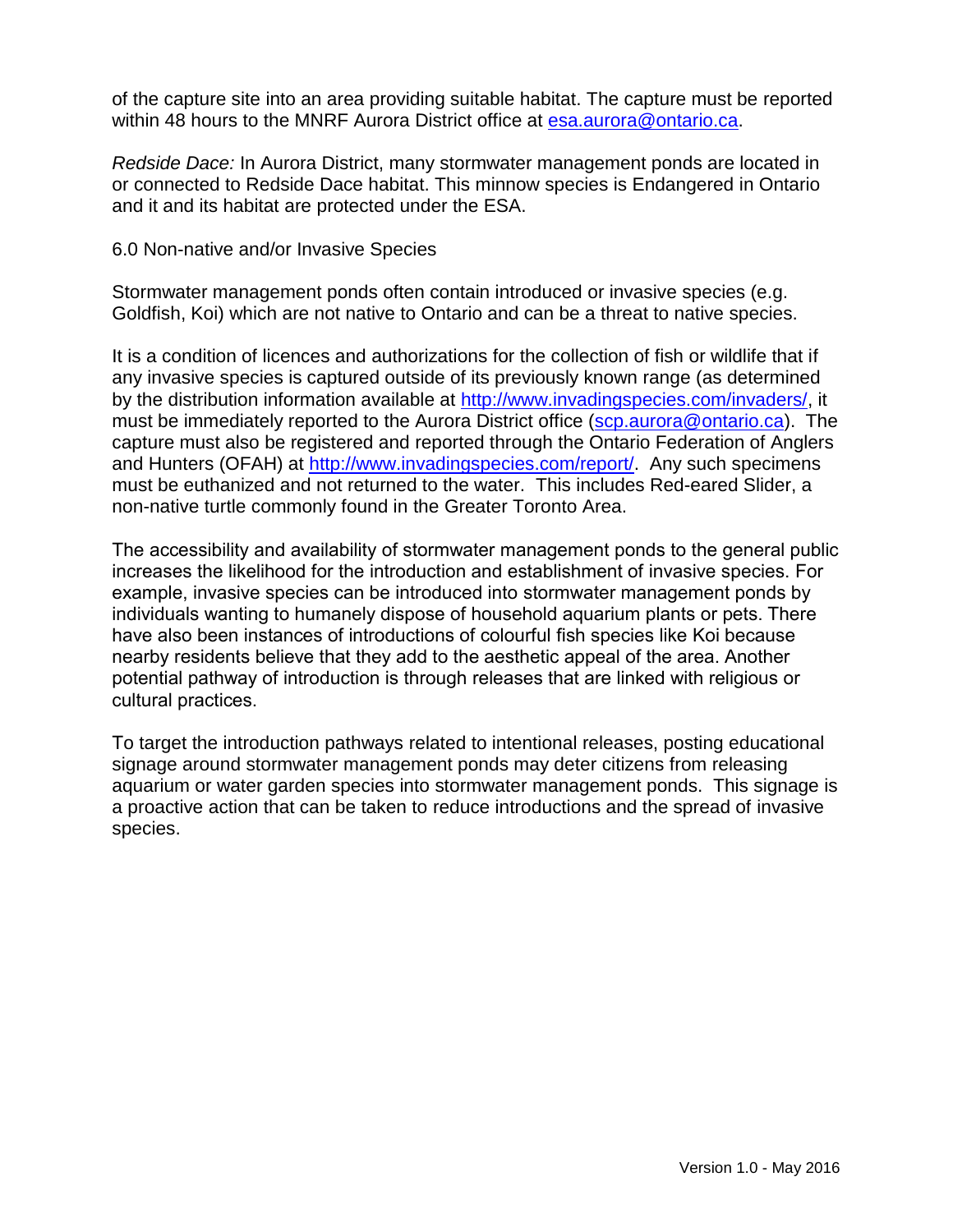## **BEST MANAGEMENT PRACTISES FOR MINIMIZING IMPACTS TO REDSIDE DACE DURING STORMWATER MANAGEMENT POND CLEAN-OUTS Ministry of Natural Resources and Forestry Aurora District**

The clean-out and maintenance of stormwater management ponds are becoming increasingly common in the Greater Toronto Area. Many stormwater management ponds are located adjacent to sensitive aquatic habitats, including streams that are the protected, regulated habitat for Redside Dace under the *Endangered Species Act, 2007*  (ESA). The following guidelines are intended to assist proponents in providing the appropriate information to the Ministry of Natural Resources and Forestry (MNRF) Aurora District where stormwater management pond clean-outs are proposed in or adjacent to Redside Dace habitat. This information will assist in the review of the cleanout proposal and to identify potential requirements under the ESA.

#### Submission Requirements

Provide a map and drawings for the stormwater management pond and include, at a minimum, the following details:

- **Erosion and sediment control measures:**
- Drawing scale;
- North arrow:
- Contour lines (at 0.5-1.0 m intervals);
- Exact locations of all watercourses and wetlands;
- Access route;
- Phasing, staging, and storage areas;
- Location of discharge outlet (i.e. surface draw vs. bottom draw);
- Provide a description of the proposed work including:
	- o Proposed start and completion dates;
	- o Pond clean-out methodology; and
	- o Plan for the disposal/removal of dredgeate

## Standard Mitigation Measures

The following are mitigation measures that should be incorporated into the stormwater management pond clean-out proposal:

 Work should occur within the MNRF's recommended construction timing window for Redside Dace (July 1 – September 15). Any proposals to work outside of this window must be discussed with the MNRF. It should be noted that most stormwater management ponds support amphibians and reptiles and as such, the clean-out will likely need to be completed during the active season for these species, which is generally April 15 to September 30. Please see the MNRF Aurora District, *Stormwater Pond Clean-out Best Management Practices,* for more information;